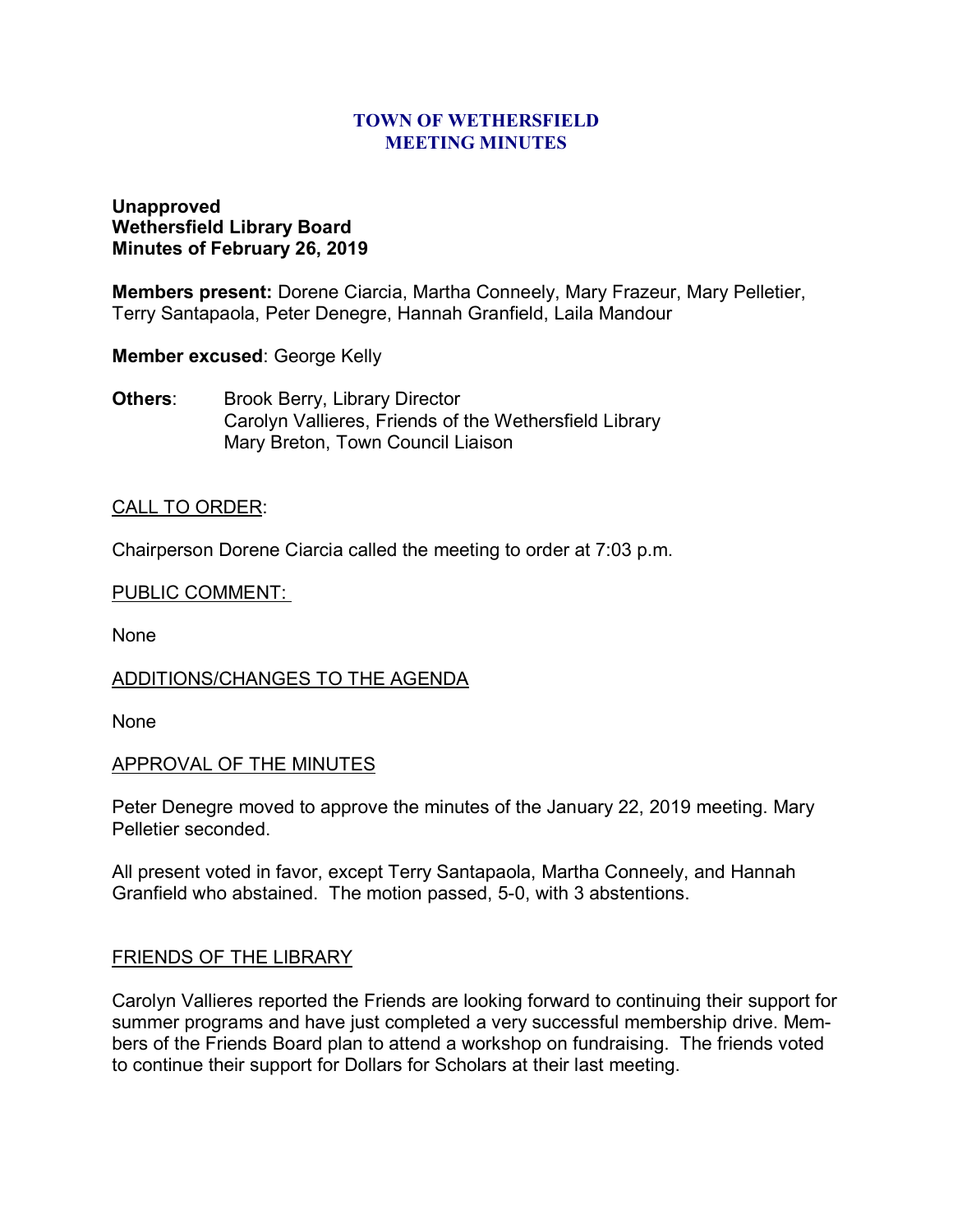A new video security system installed on roadways will allow Wethersfield Police to coordinate with Hartford Police. Solomon Welles House roof is scheduled for repair and the Salt Shed requires a new foundation.

## LIBRARY BOARD CHAIRMAN'S REPORT

Dorene thanked everyone for their participation in the Library Board retreat. As discussed at the retreat, the Board will begin to review policies related to computer use and Brook will review the setup of computers in the Children's area. The Library Board will be hosting reception for the new Town Manager Gary Evans and our new State Legislators. As agreed at last meeting, \$100,000 of endowment will be transferred to the Schwab account.

## LIBRARY DIRECTOR'S REPORT

Brook reported five or six new security cameras will be installed in the library. Brook will schedule a time to create a new security camera policy. Brook is working with Town staff to finalize the union contract. She has a meeting planned with the new principal of Silas Deane Middle School. Brook is in the process of getting a quote to replace carpeting in Children's area.

### OUTREACH COMMITTEE REPORT

On March 14, the Library Board will host a reception in the mezzanine for the new Town Manager and newly elected Legislators. On May 8, the Friends are hosting a Business After Hours with the Chamber of Commerce.

### FINANCE COMMITTEE REPORT

The Finance Committee recommended a budget of \$2,045,792.00 for FY2019-20, which represents a 1.825% or \$36,657.00 increase over the current budget. The budget reflects a change to a 37.5 hour work week for many library employees. The biggest driver of the increase is health insurance. Major reductions include technology support services and database. The board will be able to utilize other funding sources in the coming year to maintain current levels of service. State cuts that have resulted in less sharing between libraries remains a concern a budget concern as over time it will increase local cost.

### Motions to Approve Proposed FY 19-20 Budget

Hannah Granfield moved to pass the proposed FY 19-20 Budget as presented. Laila Mandour seconded.

Following a discussion, all present voted in favor. The motion passed, 8-0.